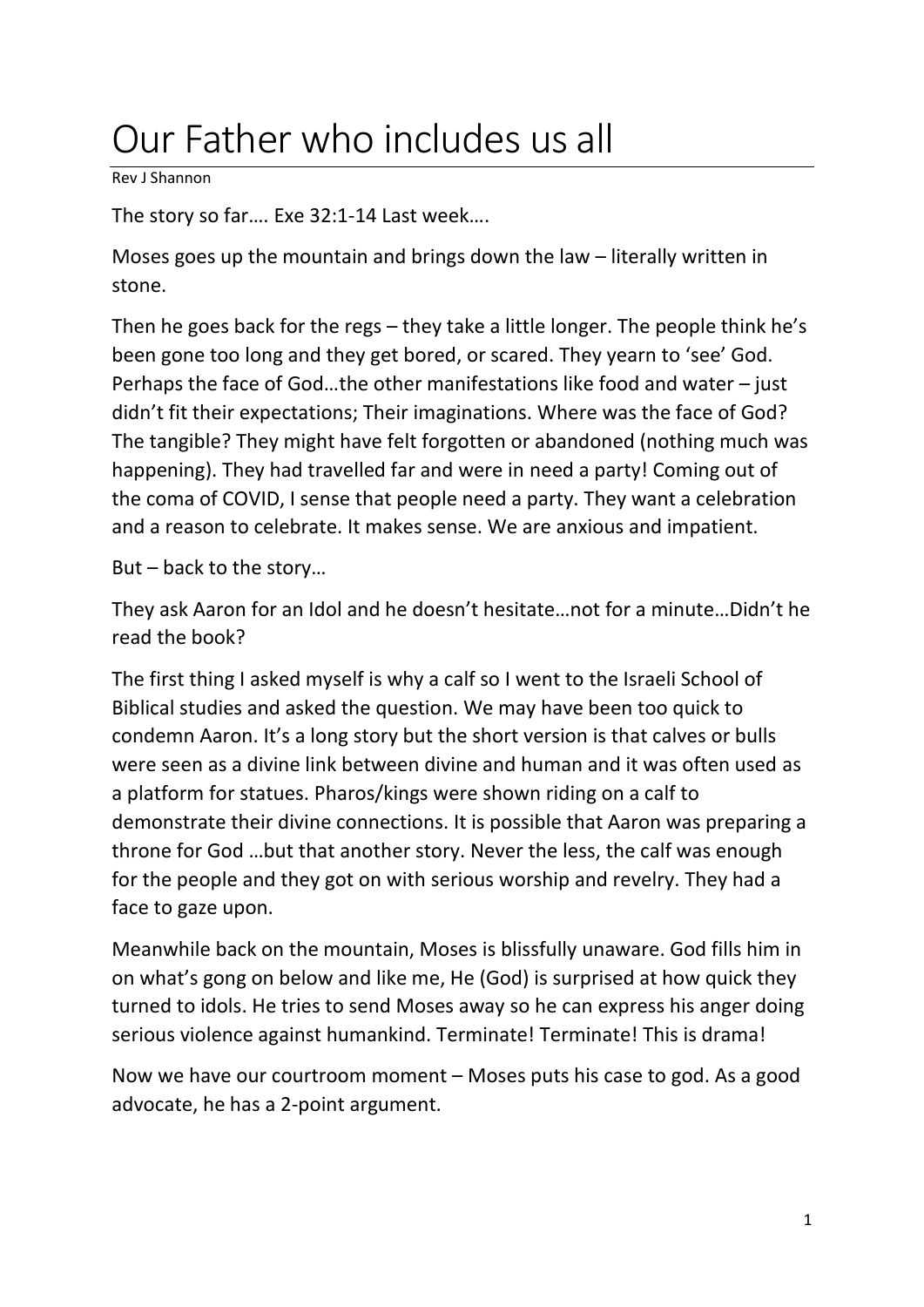- 1. This doesn't pass the pub test the Egyptians would be laughing. You delivered these people from slavery so you could kill them in the desert. Frankly, says Moses, it will trash your reputation
- 2. AND, may I remind you that you promised Abraham. Issacs and Israel a great land, an empire that would be their inheritance *forever*. Who can trust a God that goes back on his word? YOU PROMISED!

And then depending on which translation you are using – the Lord relented or the Lord changed his mind! Based on Moses' case. What a lawyer! What a judge!

At least that's one image… the case for humankind. A courtroom drama.

I want to talk about God and relationship.

Right from the very beginning Moses has a relationship in dialogue. His God is as near as the burning bush. He is afraid to look upon him but not to talk back! Dialogue is a two-way street.

Moses had an intimate, brave and honest relationship with God. Like Jacob – they argue, they wrestle, they bargain and at times disagree but Moses is always a faithful servant. Both Moses and Jacob made demands and God relented. He heard them.

There is a myth that says your relationship with your father is reflected in your relationship with God. In all myths, there is always a kernel of truth. Certainly, if you have a gender bias towards the divine, your imagination will fill in details you don' even know you thought. Is you God distant? Laughing? Warm? Stern? Judgemental? Are you feeling crushed under the judging God or wrapped in the loving God? (Pause)

Rachel Held Evans says "God did not give us an internally consistent book of answers. God gave us an inspired library of diverse writings, rooted in context…" The Bible avoids simplistic answers to complex problems. It is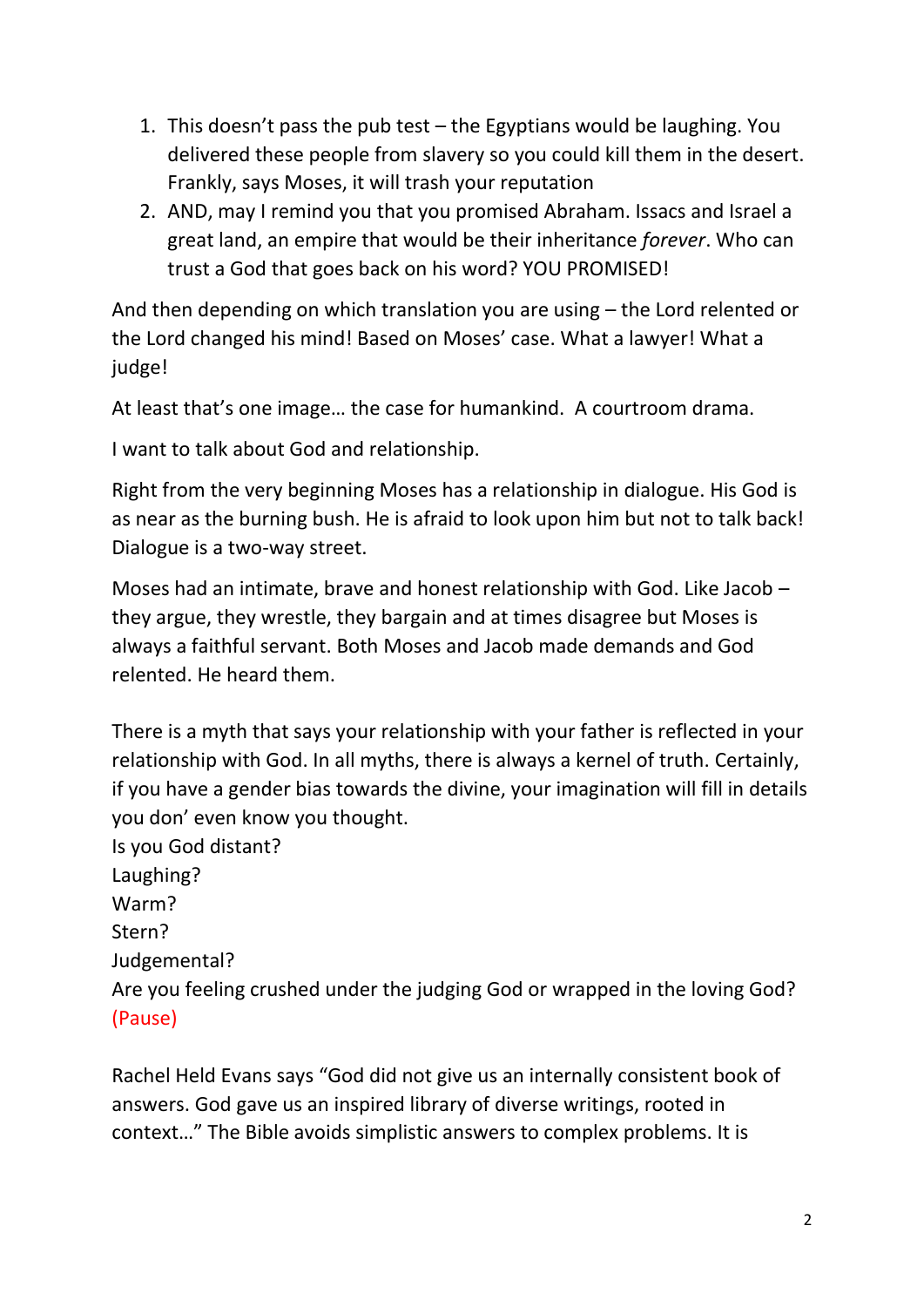almost as if God trusts us to approach them with wisdom, to use discernment as we read, to interpret and remain open to points of view. To debate. (Pause)



This is a sculpture of my father  $-$  my stepmother Janet fashioned before he died. This is not his professional portrait – it's my daggy dad. Weekend dad. I am one of many children but he made each of us feel like we were the only one. He treated us with respect. He encouraged us to debate – he wanted us to be able to put together a case for our position or belief. It is a Jewish tradition. In the Jewish tradition, inconsistences in the scripture are welcomed…and lead to deep and invigorating debates. We are

invited to chew on texts.

When I look at this sculpture, I see the years weighing heavy on his brow. I see a sadness around his eyes but warmth and joy in his lips. I remember the keen intelligence and curiosity. I remember his humour.

But he never said 'I'm proud of you'.

Not like God said to as Jesus rose from his baptism

"This is my beloved Son, in whom I am well pleased", (Mt3:14) That was not his way. He always held the bar a little higher.

When he died, he left a recording for us in each, it named and thanked each of his children individually for their unique gifts and what he had gained from them. How proud he was.

We all have our different experiences of 'father' and the Bible is confronting in the powerful and vengeful God of the old testament to the love and forgiveness in the New testament. Could it be like my father's brow that even God matures and learns?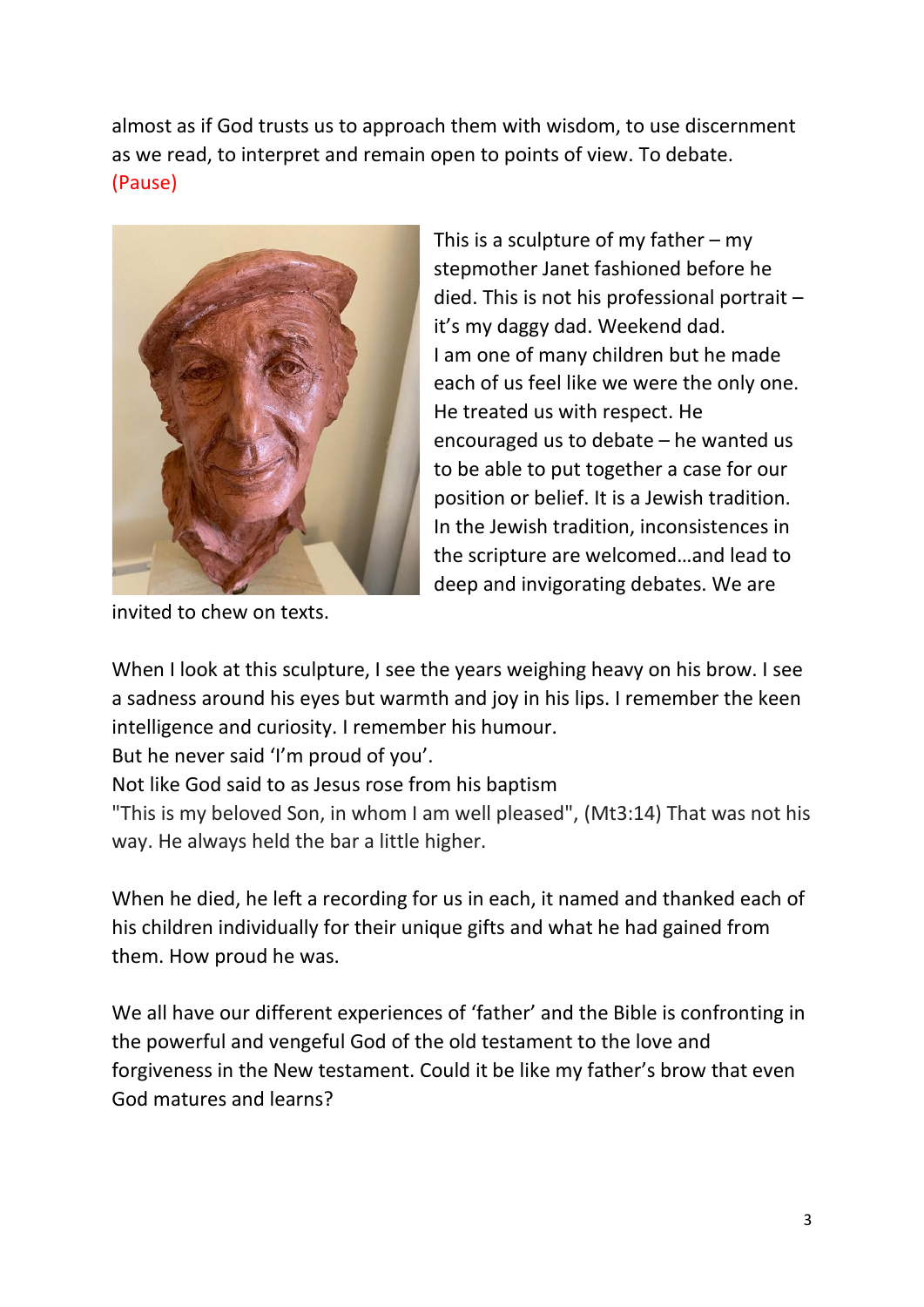"Moses served not only as a faithful servant, but as a patient voice insisting that justice is not justice unless it is administered in love."<sup>1</sup> Is he teaching God?

## And so we turn to Paul (Phil 4:1-9)

The end of Paul's letter tells the Philippians you don't need a party (or idol) to rejoice. Rejoice in your prayer! In fact, the text implies that rejoicing is prayer. He extolls the people to show their gentleness and develop disciplines that will keep them closer to God: Celebration, prayer, meditation and study. Our liturgies try and cover these things but Paul is saying – make these part of your life.

Think about these things – do these things – the spiritual life is a cooperative transformation of thought and action. It is a two-way street.

## And finally

The wedding Banquet – Matthew's Jesus parable is written in the inverse. That is – it is a lesson in what *not* to do. Modern law is almost always expressed in reverse – it only says what you can't do – and that dates back to the Magna Carta. (No! I promise we are not going there)

Jesus is still trying to teach the disciples and followers how to *be* in this new way of loving. They have to reject the smugness that is inherent in humans when we become a club. Taken on face value – this parable reminds me of the church of the 50s that I abandoned. The hypocrisy of worshipping God while judging each other on the cut of their suit or the state of their marriage.

As with all these stories in Matthew there is a subtle dig at the Jewish leaders who were rejecting the Christian message and the messengers. Now the gathered are poor, unwanted and uncircumcised, in other words, not Jewish.

The congregation is wearing the garment of righteousness, of true discipleship, of those who will produce the fruits of the kingdom. Even with a fresh lot, the requirement to conformity is almost instantaneous. As soon as 'different' walks in the door, they are judged and tossed out. At this stage, I'd like you to replace 'garment' in your mind with trans-gender; tattooed; single parent, who ever is not here today.

The story may be trying to link that consistency between speech and life, word and deed is essential to those who call Jesus Lord. The parable prods the

<sup>1</sup>Brueggemann. Cousar. Gaventa & Newsome(19995) *Texts for Preaching* Year A